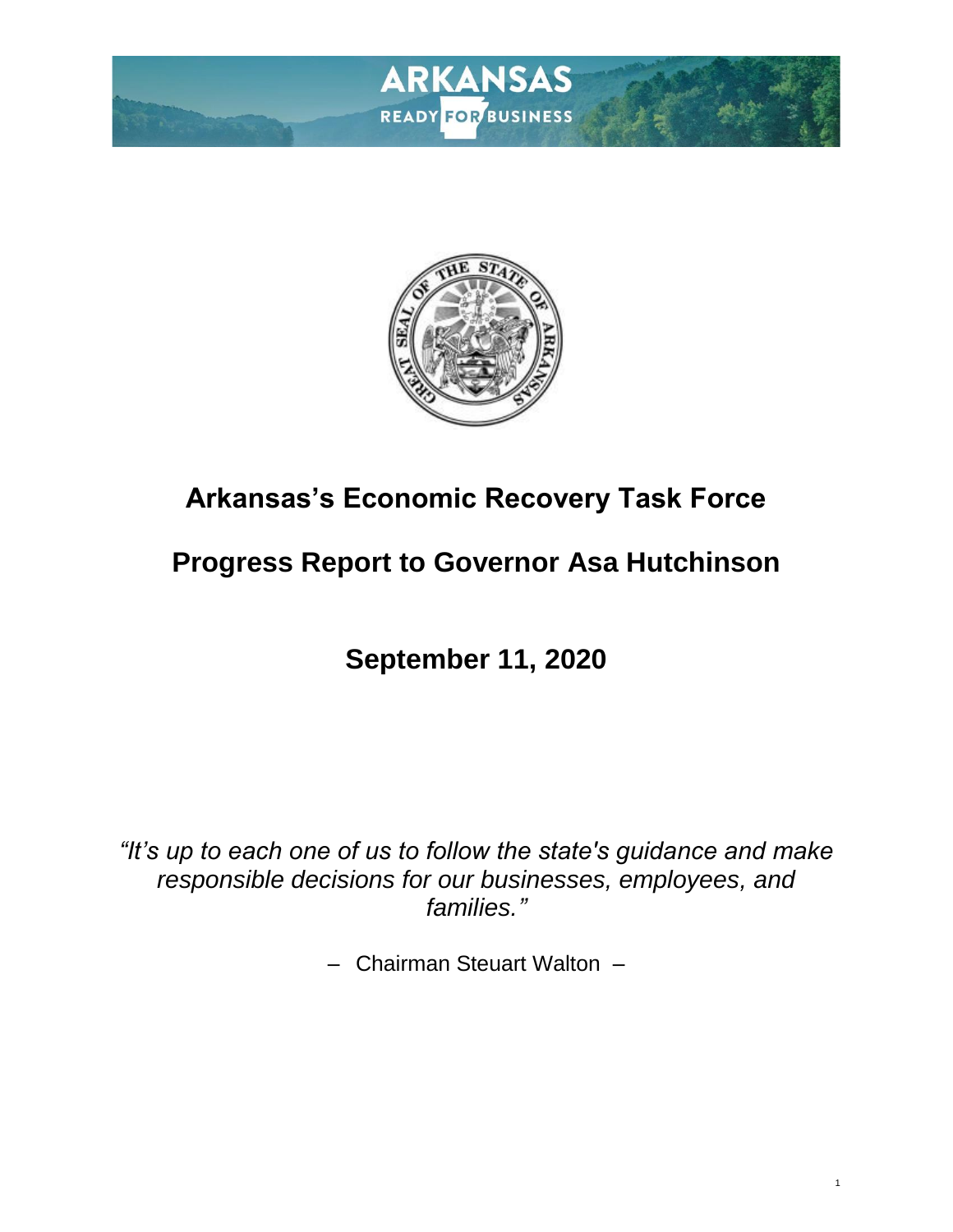## **COVID-19 Impact on Arkansas's Economy**

**ARKANSAS** 

**READY FOR BUSINESS** 

#### 369,065\* INITIAL UNEMPLOYMENT CLAIMS

#### 40,485\* CONTINUED UNEMPLOYMENT CLAIMS

369,065\* is the number of initial unemployment claims that were filed from the week ending March 7 to the week ending August 29, 2020. For the week ending August 29, there were 40,485\* continued unemployment claims.

SOURCE: U.S. Department of Labor | \*Estimate



### $7.1%$ unemployment rate

in Arkansas in July 2020, down from 8.1% in June 2020. The state's unemployment rate is below the national unemployment rate of 10.2%.

SOURCE: Bureau of Labor Statistics



3rd Quarter U.S. Gross Domestic Product (GDP) is expected to grow 19.6%.

SOURCE: Federal Reserve of Atlanta



In Arkansas, COVID-19 impact on the state and local tax revenue generated by the hotel industry has resulted in a \$60.8 million loss.

SOURCE: Oxford Economics

\$36.5 M: Amount that exceeded the forecasted State General Revenue for August 2020.

> SOURCE: Department of Finance and Administration

10.9% decrease in personal consumption expenditures in the 2<sup>nd</sup> Quarter of 2020. Consumer spending is not expected to reach full recovery until 2021.

SOURCE: AR Economist and St. Louis Federal Reserve

From the week ending May 2 to the week ending August 29, 176,624\* initial claims for Pandemic Unemployment Assistance (PUA) were filed. During the week ending August 29, 10,912\* initial claims for PUA were filed.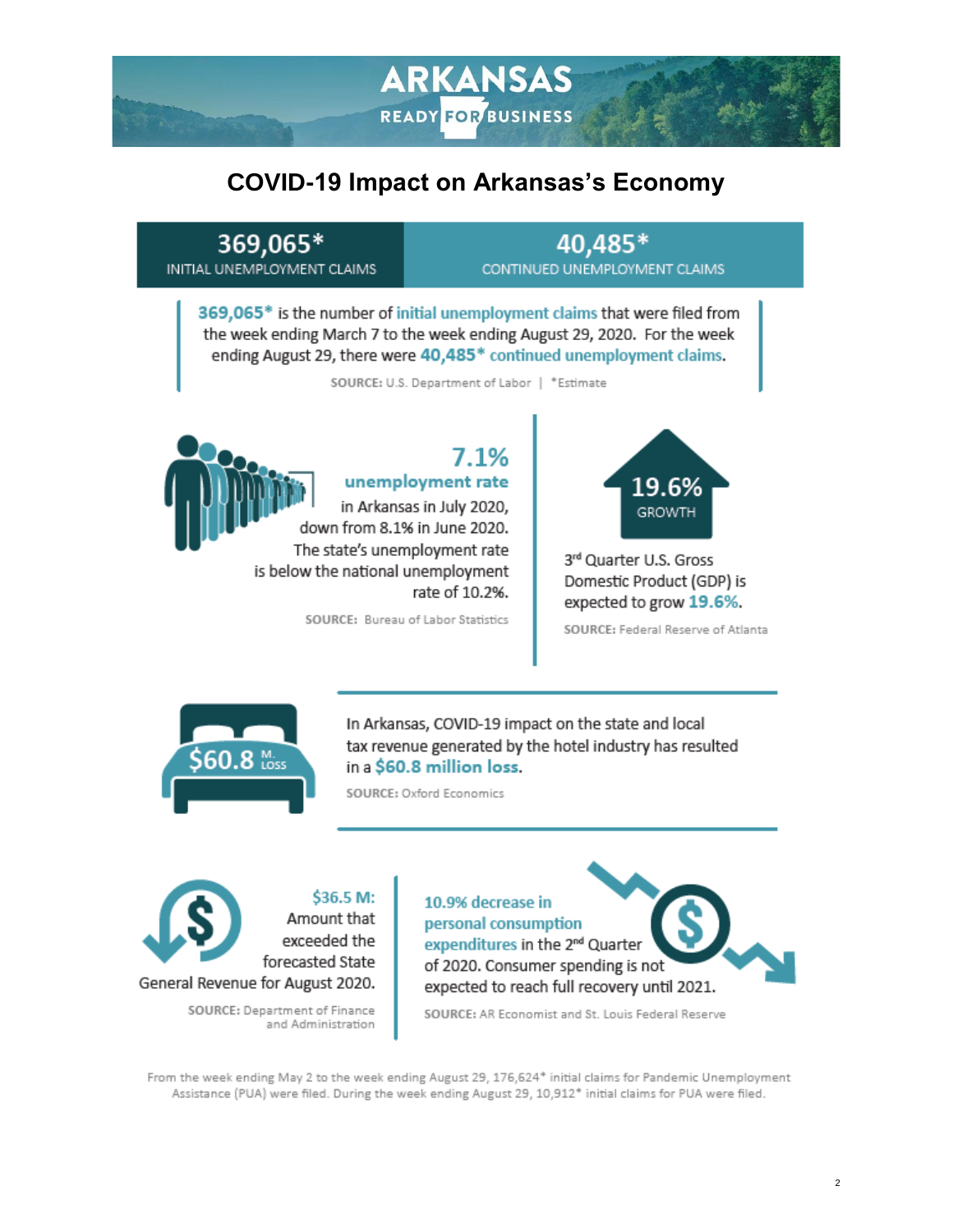

#### **Unemployment**

Unemployment numbers are steadily declining in Arkansas and remain below the national average, which is a positive sign.

- **Peaked in April at 10.8%** (U.S. 14.7%)
- **May 9.6%** (U.S. 13.3%)
- **June 8.1%** (U.S. 11.1%)
- **July 7.1%** (U.S. 10.2%)

#### **Arkansas Revenue**

Judging from the collection of state sales and income taxes, the state's economy performed better than expected in the fiscal year ending June 30, 2020. Arkansas taxpayers reported higher incomes than were previously expected, allowing the state to end the year with a significant surplus. In addition, July saw stronger economic performance, with the state exceeding its general revenue forecast by \$52 million. The stronger-than-expected performance was in part due to the overall strength of the economy before the pandemic as well as federal stimulus efforts. If further federal relief is not provided in the near future, we could face additional economic challenges in Arkansas that would negate the progress we have made thus far and delay future recovery efforts.

#### **Small Businesses**

MetLife and the U.S. Chamber of Commerce conducted a [poll](https://www.uschamber.com/sites/default/files/metlife_uscc_sbi_coronavirus_impact_poll_july.pdf) focused on the ongoing impact of the coronavirus. The report details that although 86% of small businesses report opening in some capacity, they remain cautiously optimistic. At least 70% reported concerns about financial hardship due to prolonged closures and more than half worrying about having to permanently close. Of the small businesses surveyed that had to lay off employees, 48% say it could be anywhere between three months to a year before they anticipate rehiring. More than half of small businesses believe it will take six months to a year before the U.S. small business climate returns to normal.

As of mid-July in Arkansas, reporting from the University of Arkansas's Center for Business and Economic Research shows that the percent change in the number of small businesses open saw a small spike late May around the holiday weekend and then a brief uptick around the July 4 holiday, but still more than 15% below the number of small businesses operating pre-COVID. The number of small businesses has recently declined slightly as case numbers in the state increased.

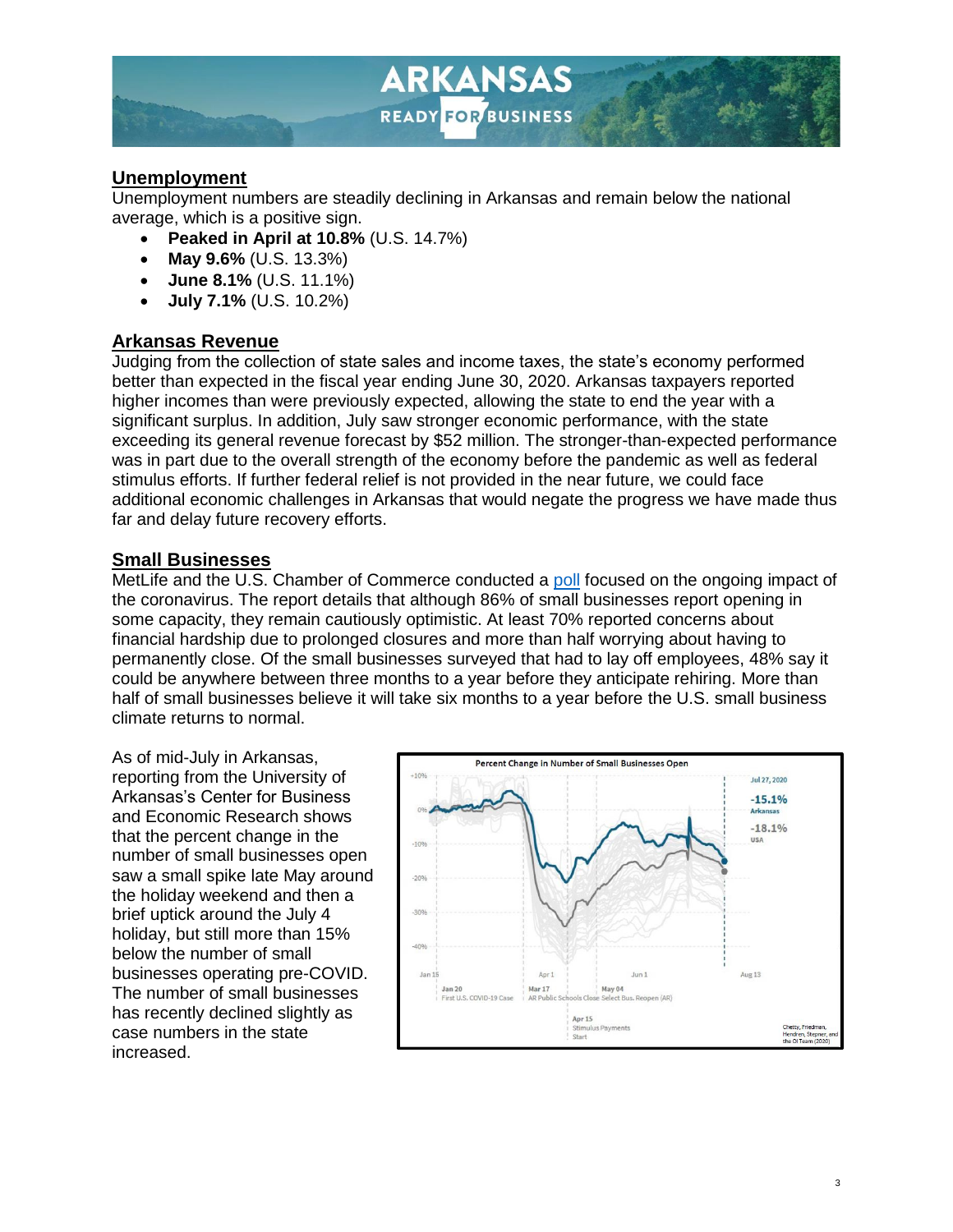

#### **Hospitality**

The hospitality industry remains among the hardest hit businesses by the pandemic. Although ample anecdotal evidence has expressed the pain in the hospitality industry, newly available statistical data better articulates the extent of damage to the industry.

\*On July 30, 2020, the Task Force held a meeting in which Mr. Mervin Jebaraj, Director of the Center for Business and Economic Research at the University of Arkansas's Walton College of Business presented preliminary Arkansasspecific data on the economy and the condition of the hospitality industry*.* In general, Arkansas's small businesses have been hit hard by the pandemic and resulting economic slowdown. Initial reports indicated that Arkansas's overall consumer spending slightly increased between April and July, likely boosted by the more generous federal government benefits at the time, but are now on the decline again. (Figure 1)

Figure 2 tracks the total consumer spending across several industry sectors. Restaurants and Hotels saw marginal growth from July's report (which stood at -15.4%), while numbers for consumer spending on Apparel and General Merchandise is, once again, seeing a steady decline. Entertainment and Recreation remains well below last year's baseline numbers.

Small hospitality businesses are experiencing this impact even more acutely. Leisure and Hospitality business revenues are down 24.2% year-over-year. This reduction in



Figure 1.



Figure 2.

revenue is substantially worse than Arkansas small businesses taken as a whole, which are down a more modest 7.7% year-over-year.

A full recovery remains far in the future for the hospitality industry. Ideally, as consumers continue to resume their pre-pandemic activities, hospitality industry revenues will begin to recover.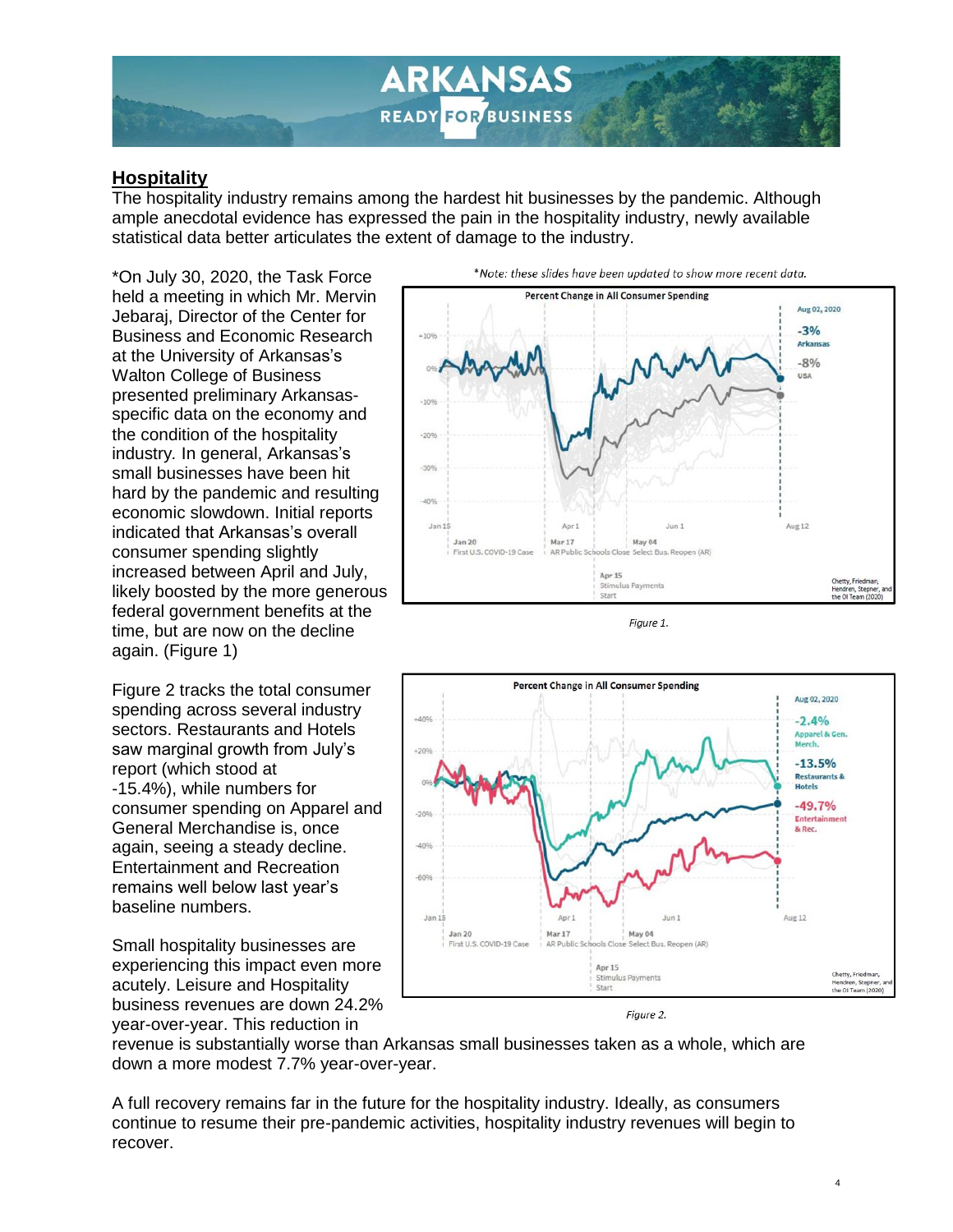

#### **Temporary Regulatory Extension**

Part of an ongoing effort of the Task Force includes monitoring of – and making recommendations for – regulatory changes that would allow businesses to continue operating in various capacities conducive to safe business practices.

In an effort to assist businesses, the Alcoholic Beverage Control (ABC) extended non-restaurant permits allowing temporary establishments of outdoor seating for certain venues that allow on premise consumption of alcoholic beverages. This extension is in compliance with the COVID-19 Emergency Order set out by the Governor and the Directives issued by the Arkansas Department of Health. Requests must be made in writing and contain a drawing of the outdoor service area sought to be under the temporary expansion along with approval from city or county officials. Temporary expansions will remain in effect until the termination of the COVID19 Emergency Declaration by the Governor.

Such outdoor service areas are subject to specific requirements and approval by the ABC. For more information, visit [this website.](https://www.dfa.arkansas.gov/news/details/on-premise-non-restaurant-permits-temporary-expansions-for-outdoor-seating)

#### **Agriculture**

The United States Department of Agriculture's (USDA) primary response to the COVID-19 impact on the agricultural industry has been through the Coronavirus Food Assistance Program (CFAP). Congress provided \$16 billion in funding for direct payment to farmers and ranchers facing financial losses due to the COVID-19 pandemic.

As of September 1, 2020, more than 17,172 CFAP Arkansas farmers and ranchers have received approximately \$130 million in CFAP payments. Arkansas's share of the CFAP payments is 1.38% of the \$9.4 billion in total payments to date. This includes:

- \$92.2 million to livestock producers
- \$33.7 million to non-specialty crop producers
- \$3.2 million to specialty crop producers
- \$1 million to Arkansas dairy producers
- \$24,665 to Aqua, Nursery, and Flora
- No funding from the program has, thus far, been provided for the forest industry or poultry growers.

The USDA provided \$3 billion under the Families First Coronavirus Response Act to purchase and distribute agricultural products to those in need across the country. The USDA also partnered with regional and local distributors to assist with the distribution of fresh produce, dairy, and meat products to Arkansas food banks and other non-profits that serve the food insecure.

The meat processing industry is showing incremental recovery since the initial impact of COVID-19, but continues to lag behind 2019 processing levels for poultry and cattle. Arkansans' interest in regionalized, smaller scale meat processing capacity that can be accessed during normal and emergency situations continues to remain high.

In late August, the Arkansas Department of Agriculture received \$5 million in Coronavirus Aid, Relief, and Economic Security Act (CARES Act) funding for a meat and poultry processing grant to expand processing capacity in response to COVID-19 related disruptions. Applications are being accepted through September 30 with awards anticipated on October 5, 2020.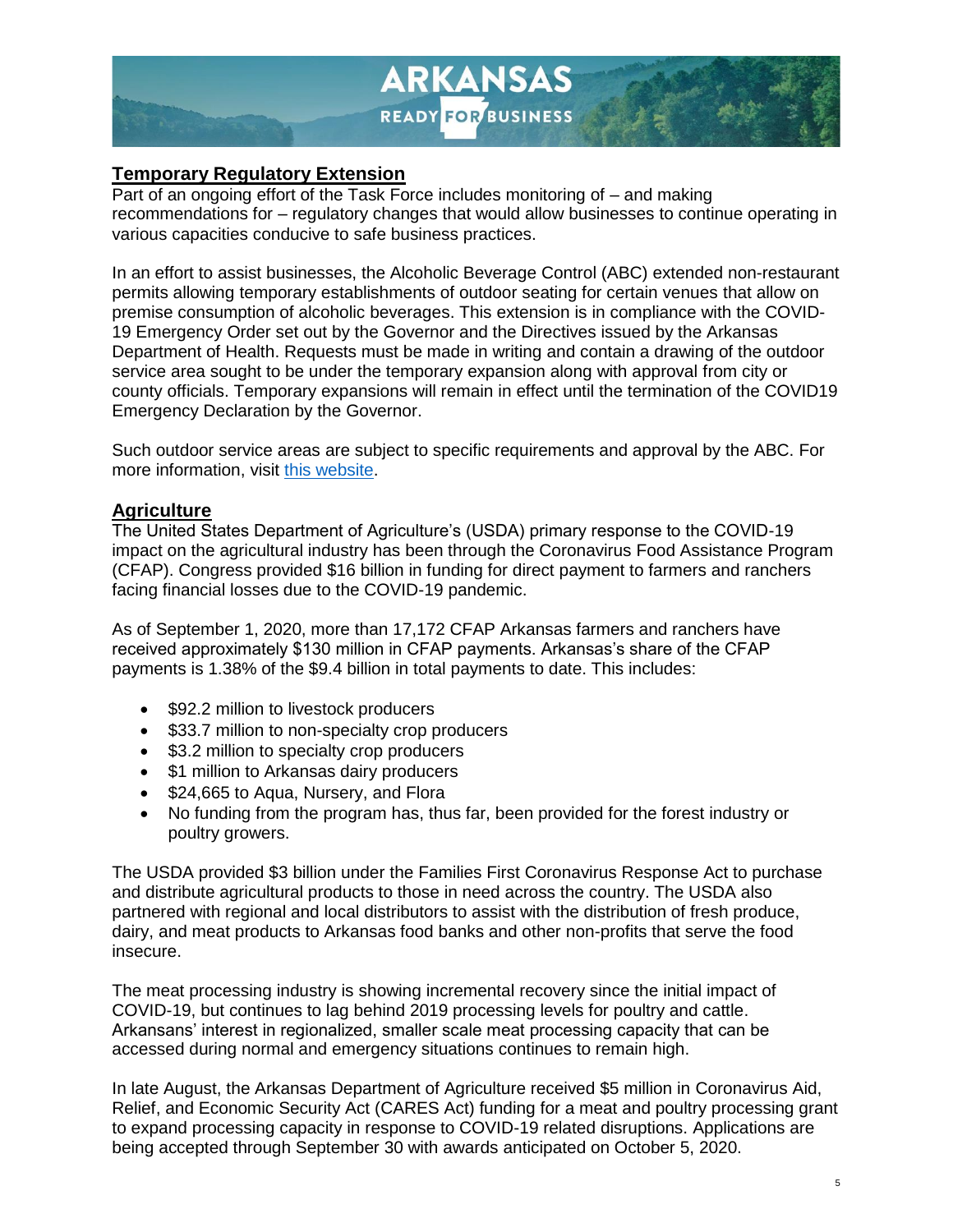

For the most part, U.S. commodity futures demonstrate a downward trend over the past nine months; however, the impact of COVID-19 on commodities future prices is mixed. Since March 12, 2020, prices have seen the following changes:

- Hog prices decreased by 34%
- Corn prices decreased by 11%
- Cattle increased by 8%
- Soybeans futures up 3%
- Rice prices up 2%
- Class III milk up 47%
- Class IV milk decreased by 9%

#### **Ready for Business Grants**

The Ready for Business Program provided grants totaling \$129 million to 11,409 businesses representing 225,000 jobs.

These grants were used to assist Arkansas businesses and organizations with the additional cost of operations, including the cost of providing personal protective equipment (PPE) and nocontact point of sales payment equipment, supplies and disinfectants, deep cleaning, hand sanitizer stations, expenses associated with reconfiguring businesses to meet recommended health and safety guidelines, signage, etc. The purpose of these grants were designed to keep businesses operating in a manner safe for both employees and consumers.

## **Resources for Arkansans**

A number of additional resources have been added to [ArkansasReady.com](https://arkansasready.com/) since the Interim Report:

#### **Business Guidance**

In conjunction with the Arkansas Department of Health, a [Guidance for Businesses](https://arkansasready.com/site/assets/files/1765/covid-19_steps_for_business_with_a_positive_employee_7_27_20.pdf) document was created and added to ArkansasReady.com to recommend steps to take when an employee tests positive for COVID-19.

#### **Signage & Toolkits**

Pursuant to the [Governor's Executive Order 20-43,](https://governor.arkansas.gov/images/uploads/executiveOrders/EO_20-43.pdf) which became effective July 20, 2020, the Arkansas State Chamber of Commerce (ASCC) / Associated Industries of Arkansas developed signage to assist businesses.

- [ASCC Wear a Mask \(English\)](https://files.constantcontact.com/bd895b5c001/aeb49d46-5db9-4ecd-b95d-edac967d2373.pdf)
- [ASCC Wear a Mask \(Spanish\)](https://files.constantcontact.com/bd895b5c001/79c5dde6-549c-4d94-b692-b82d22ff57cc.pdf)
- [ASCC Wear a Mask Mandatory for Entry \(English\)](https://files.constantcontact.com/bd895b5c001/f514a17e-1036-4277-9eab-890a98f8775f.pdf)
- [ASCC Wear a Mask Mandatory for Entry \(Spanish\)](https://www.arkansasstatechamber.com/wp-content/uploads/2020/07/WearAMaskSign_MandatoryForEntry_Spanish_7_27_2020Draft_Outlines.pdf)

Task Force members were encouraged to share these and other educational toolkits through relevant associations and industries to promote safe, healthy working environments for employees and customers.

#### **Testing Locations**

The Arkansas Department of Health's guidance for getting tested, as well as testing and screening locations has also been added to ArkansasReady.com. Additional resources may be found [here.](https://www.healthy.arkansas.gov/programs-services/topics/covid-19-guidance-for-getting-tested)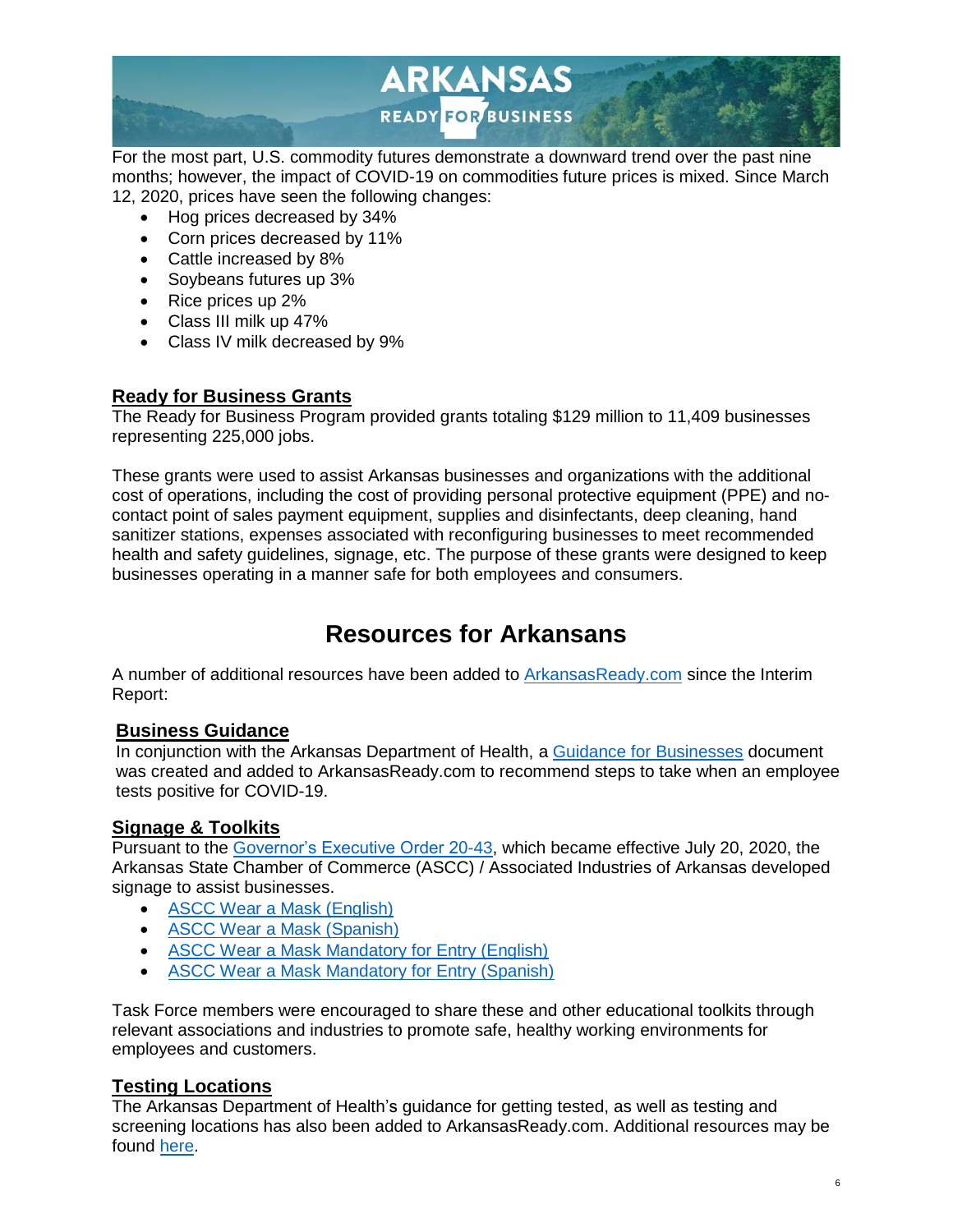

## **Status of Interim Report Recommendations**

Committees of the Task Force discussed a number of recovery-related policy issues and developed recommendations for the Governor to consider.

#### **Testing and Tracing**

The Task Force recommended the state prioritize CARES Act funding for testing and tracing capabilities to keep the state moving forward. Several testing and/or tracing investments have been approved by the CARES Act Steering Committee and are in the process of being implemented:

- The Arkansas Department of Health (ADH) received approval in early July to fund a second contract for 350 additional contact tracers, for a total of \$38 million for two sets of 350 contact tracers.
- Northwest Arkansas Council received \$7 million in federal aid to develop COVID testing, education, contact tracing, community support, and assistance programs to reduce the spread of the virus among Marshallese and Hispanic residents in Northwest Arkansas and four counties in southwestern and northeastern Arkansas.
- The Fay W. Boozman College of Public Health at UAMS and UAMS Northwest Regional Campus have been authorized by the ADH to conduct contact tracing for public and private colleges and universities in Arkansas. The project is in partnership with the Arkansas Department of Higher Education and the Arkansas Department of Health and is supported by \$5 million from CARES funding.
- The New York Institute of Technology College of Osteopathic Medicine at Arkansas State University, along with their Delta Population Health Institute, is performing all contact tracing for the current six colleges and universities in the Arkansas State University System and future member Henderson State University. No CARES or state funds have been committed to this project.

Additionally, private support has been offered by an organization represented on the Task Force, First Orion, who will be providing contact tracing number identification service to the Arkansas Department of Health free of charge. The technology identifies the COVID contact tracing number, which will assist with increased responses for contact tracers and case investigation staff.

#### **COVID-19-Related Liability Concerns**

The Task Force recommended three potential ways to clarify and address concerns related to legal liability related to COVID-19. On June 15, 2020, Governor Hutchinson issued three executive orders to clarify Workers Compensation Law during the public health emergency, protect health care providers from liability, and exempt businesses from liability related to the spread of COVID-19.

[Executive Order 20-33](https://governor.arkansas.gov/images/uploads/executiveOrders/EO_20-33.pdf) regarding employers and businesses orders that:

- All businesses and their employees shall be immune from civil liability as a result of exposure to COVID-19.
- Immunity does not apply to willful, reckless or intentional misconduct.
- A presumption that the actions are not willful or reckless if the business owner substantially complies with public health directives.
- Immunity does not extend to worker compensation benefits.
- Immunity is effective from 6/15/20 until the emergency is terminated.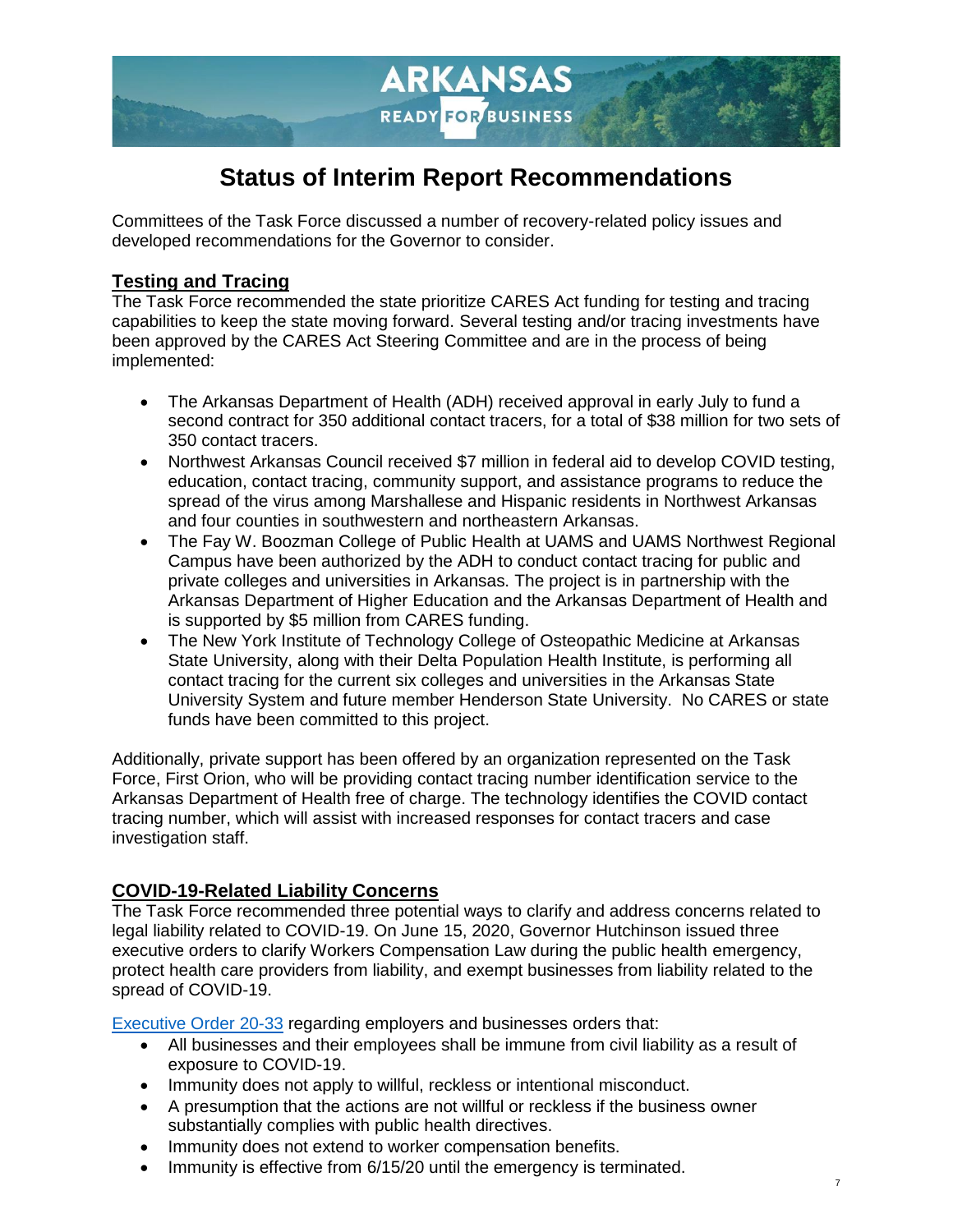

[Executive Order 20-34](https://governor.arkansas.gov/images/uploads/executiveOrders/EO_20-34.pdf) regarding immunity for health care providers orders that:

- Health care workers and providers are authorized to use crisis standards of care to respond to treat COVID-19 patients.
- The health care providers as emergency workers are immune from civil liability.
- Immunity does not extend to willful, reckless, or intentional misconduct.
- Immunity is effective from 6/15/20 until the emergency is terminated.

[Executive Order 20-35](https://governor.arkansas.gov/images/uploads/executiveOrders/EO_20-35.pdf) regarding workers compensation coverage orders that:

- Assures workers compensation coverage for employees.
- COVID-19 is considered an occupational disease under the law.
- COVID-19 shall be an exception to prohibition on compensation for ordinary diseases of life.
- There must be a causal connection between employment and the disease.

#### **Childcare – Resources, Funding, and Availability**

Members of the Task Force reported hearing from employers and employees – from industries and businesses across the board – that those who were willing and able to return to work at full capacity still experienced trouble due to lack of childcare options.

The Task Force recommended stakeholders engage with businesses to develop creative and appropriate solutions for employees with childcare needs, including allowing those who were unable to find available childcare to continue working from home for the short term. Other recommendations included, if needed, the creation of an advisory team to assist in developing a coordinated plan to help reestablish childcare services and the creation of a childcare resource campaign to learn about childcare opportunities across the state.

The ADH and the Arkansas Department of Human Services (DHS) provided guidance to the regulated childcare facilities throughout the state on proactive measures, including screening recommendations for staff and visitors.

DHS's Division of Child Care and Early Childhood Education (DCCECE) built a [COVID-19](https://humanservices.arkansas.gov/about-dhs/dccece)  [landing page](https://humanservices.arkansas.gov/about-dhs/dccece) for quick and easy access for providers and parents seeking information. The landing page has hyperlinks provided for answers for essential employee eligibility, licensing requirements, cleaning guidance and many other resources. It also contains an [interactive map](https://www.google.com/maps/d/viewer?mid=1kzRz9bL26B5YHrSXMiGiFjTPIqvSCGaH&ll=34.77426933082368%2C-92.22365904999998&z=7) that can be utilized to find open childcare facilities, or by clicking [here](https://humanservices.arkansas.gov/resources/response-covid-19/response-covid-19-client) and scrolling down to the bottom of the page to see an updated list of open childcare centers in document form listed by county.

Of the approximately 2,000 providers, over 1,600 remain open and offer capacity for around 135,000 individuals. DCCECE has expended a little over \$8 million out of the \$41 million for Child Care Development Funds in the CARES Act.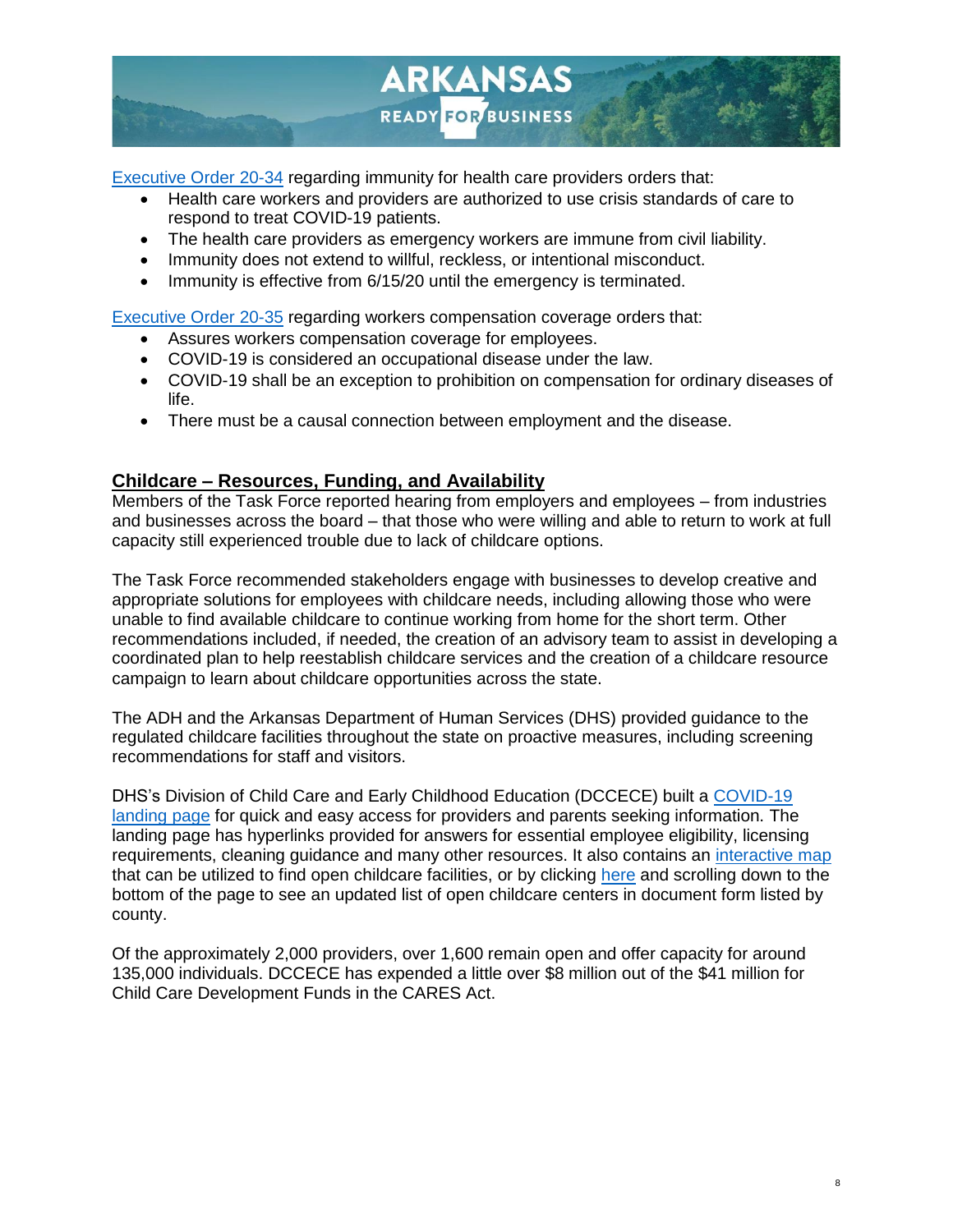

#### **Workforce Training**

The Task Force recommended investments in workforce training continue to be a priority. Community college leaders and the ASCC have worked to identify the needs of the state's industries and recommend specific courses and programs to create or expand.

Arkansas Community Colleges (ACC) conducted a statewide survey of Arkansas businesses in spring 2020 to identify hiring trends and training needs. Respondents included 160 businesses from across the state, most of whom (80%) had 500 or fewer employees.

- Of the respondents:
	- o 59% anticipate hiring or rehiring workers;
	- o 56% would benefit from online, short-term training for new or existing workers; and
	- $\circ$  33% plan to add or increase use of automation, robotics, or artificial intelligence in the next 18 months.
- Top essential skills identified were work ethic, communication, teamwork, time management, critical thinking, and attention to detail.
- Top technical skills identified were technology and computer skills, tool use and measurement, software proficiency, operations, and mathematics.

The results of this survey will inform ACC's workforce development strategies.

ACC, in partnership with NorthWest Arkansas Community College (NWACC) as the lead applicant, is preparing an application for the U.S. Department of Labor (USDOL) funded Strengthening Community Colleges (SCC) grant. The goal of SCC is to "build the capacity of community colleges to collaborate with employers and the public workforce development system to meet local and regional labor market demand for a skilled workforce." Priorities will include remote training opportunities designed for Arkansans to upgrade both essential and technical skills, short-term training programs that lead to industry recognized credentials, and expanded professional technical programs that lead to short-term, college level certificates. The application deadline is October 8, 2020 and, if funded, the project will begin January 1, 2021.

ACC is in the process of outlining next steps in developing strategies to increase the attainment of high-quality credentials leading to high-wage, high-demand jobs that will aid the state's economic recovery. This work will be informed by ACC's industry survey and other post-COVID labor market data.

Furthermore, the existing [Be Pro Be Proud](https://www.beprobeproud.org/) initiative led by the Associated Industries of Arkansas in conjunction with the ASCC and Arkansas Economic Development Commission, is spearheading the movement to bring a new generation of pride, progress, and professionals to Arkansas's skilled workforce. The program offers opportunities for job seekers, skilled professionals, employers, and teachers to be involved through workshops, training, and more. The mobile workshop is fully booked through the end of the year, driving increased interest in post-secondary technical education programs in community colleges.